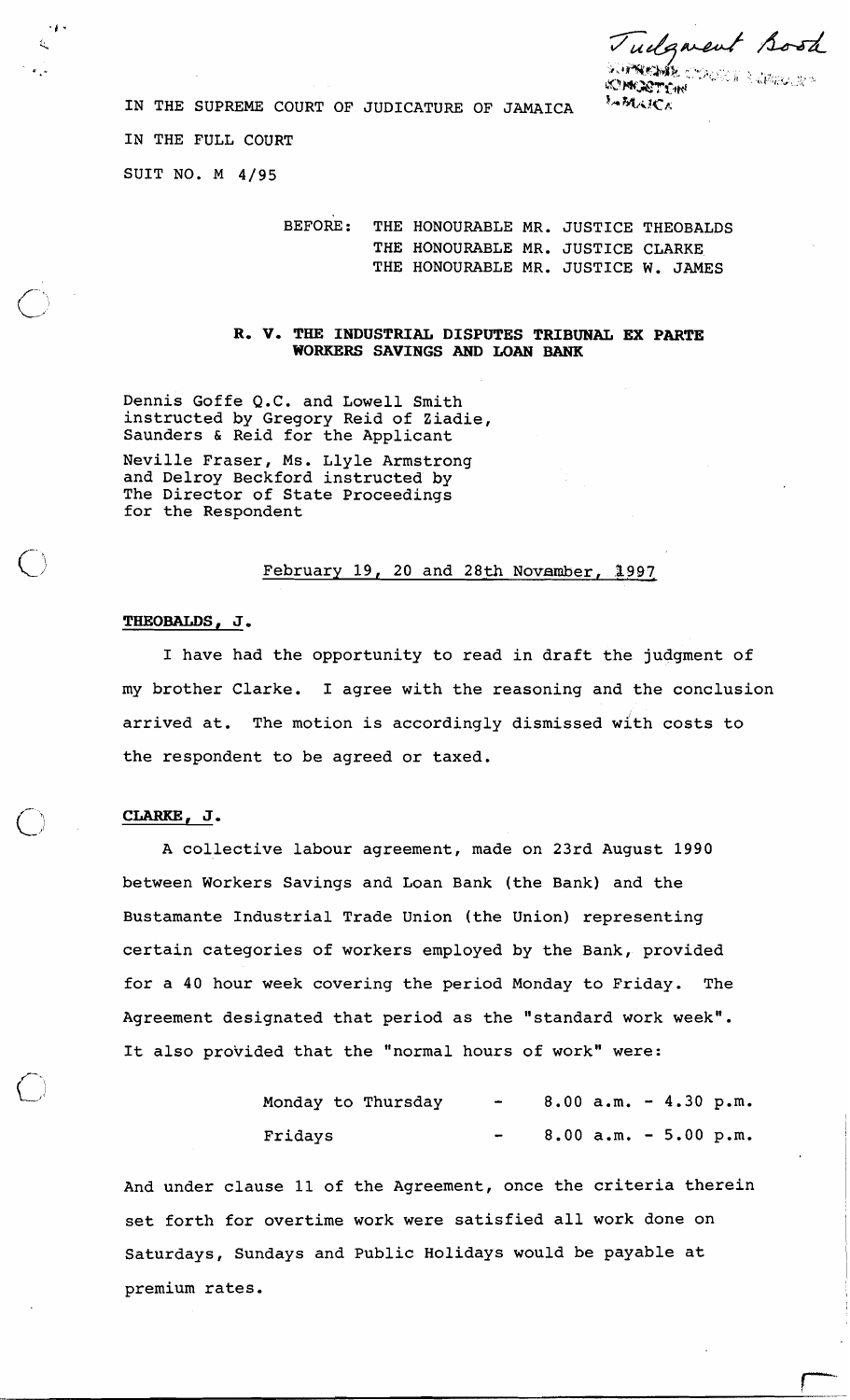Whilst the Bank and the Union agree that the workers in question are entiled'to a standard work week of 40 hours, they disagree about the particular course of days that the standard work week should embrace after 28th February 1992 when the wage agreement expired. The Bank says that the standard work week consisting of 40 hours (not exceeding 8 hours per day) was subsequently modified to cover the period Monday to Sunday and that for the period 1994 to 1995 the standard work week was again modified so as to be extendible from Monday to Saturday. The Union contends, on the other hand, that at all material times the standard work week of 40 hours consisted of five days covering the period Monday to Friday.

During negotiations for the period 1994-95 the Union complained that the "standard work week and normal work hours have been changed from Monday to Friday to include Saturday ... unilaterally". And although discussions were held at the local level and at the Ministry of Labour the dispute remained unresolved.

So, on 1st March 1994 the dispute was referred to the Industrial Disputes Tribunal under section 11 (A) (1) (a) of the Labour Relations and Industrial Disputes Act. The terms of reference were expressed as follows:

> "To determine and settle the dispute between Workers Savings and Loan Bank on the one hand and certain categoreis of workers employed by the Bank and represented by the Bustamante Industrial Trade Union on the other hand over the Union's claim for a 40 hour work week covering the period Monday to Friday".

After hearing evidence and submissions, the Tribunal on 16th December 1994 awarded as follows:

> "The Tribunal awards that the Normal Work Week of the categories of workers represented by the Union shall remain Monday to Friday at a total of 40 hours per week and 8 hours per day.

The Tribunal further awards that any work done on Saturdays, Sundays and Public Holidays be paid for at premiun rates".

 $2<sup>1</sup>$ 

 $5 - 4.4$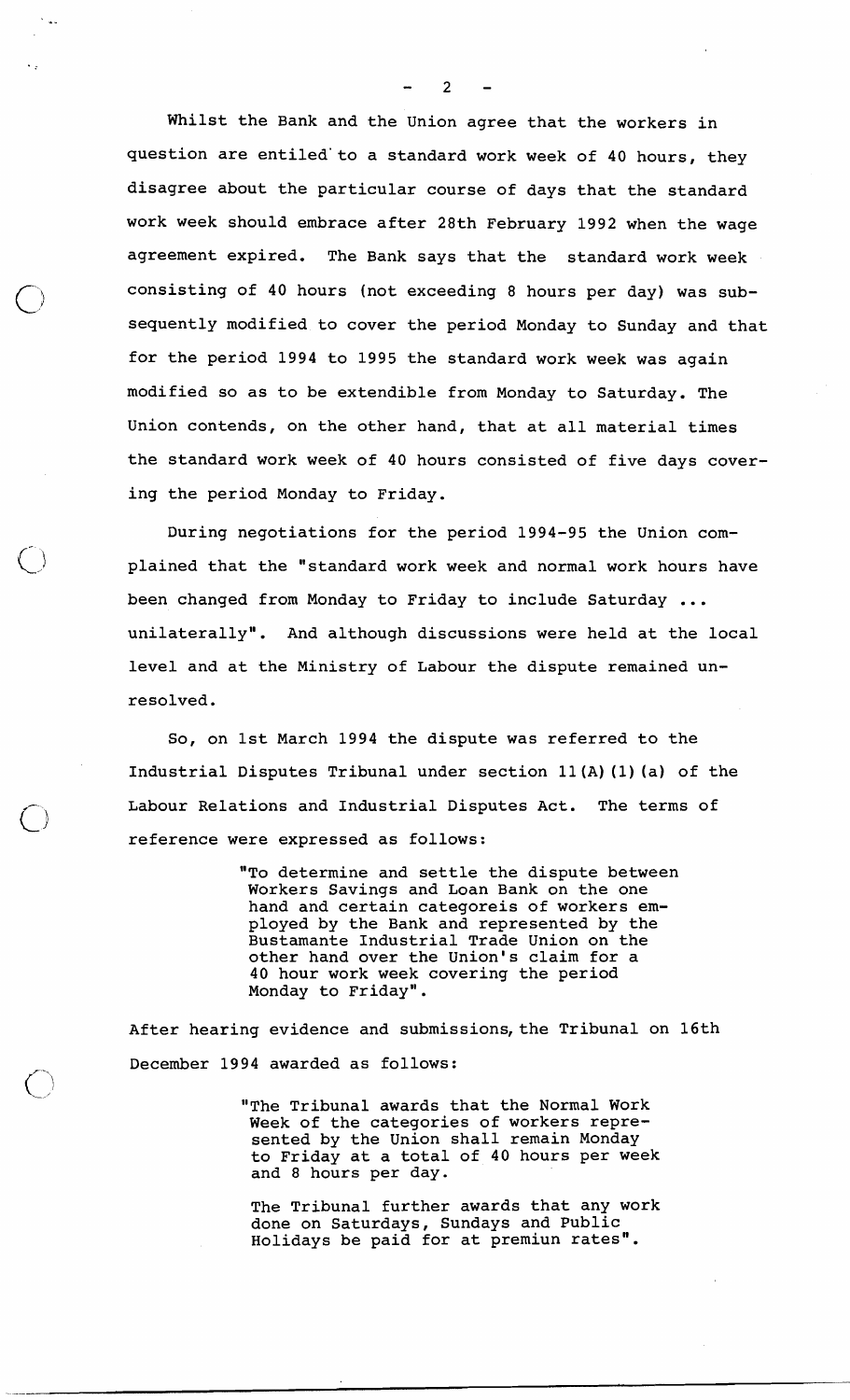In making the award the Tribunal arrived at the following

findings :

 $\sim$   $\sim$ 

- " (i) an original Collective Labour Agreement dated 23rd August, 1990 included provision for a 40-hour week (Monday through Friday) with work on Saturdays, Sundays and Public Holidays being paid for at premium rates.
	- (ii) the proposed new Agreement for 1992-1993 signed by the Union delegates and providing for a 40-hour week (Monday to Saturday) at 8 hours per day expresses a wish of the Bank to amend clause 8 of the existing contract concerning Standard Work Week and Normal Work Hours to read -

"The Standard Work Week shall consist of 40 hours not exceeding 8 hours per day between Monday and Sunday".

- (iii) the proposal at (ii) above provides that the Bank will consult with the Union on proposed changes.
- (iv) the Tribunal interprets the Bank's letter of 17th August, 1992 as a proposal to the Union and that the Union is obJecting to the extension of the Normal Work Week beyond the period Monday to Friday.

The Bank moves this Court for an order of certiorari to quash the Tribunal's award on grounds set forth in the amended statement filed pursuant to section 564 (B) of the Judicature (Civil Procedure Code) Act. The broad ground therein speaks of misinter pretation by the Tribunal of both the Collective Labour Agreement dated 23rd August 1990 between the parties, and the Bank's letter to the Union dated 17th August 1992 and signed on behalf of the Union. So far as concerns the Collective Labour agreement the Bank says the award was based on a misinterpretation of both clause 5 (1) and clause 8.

Clause 5(1) of the said Agreement provides:

"Subject to the provisions of this Aqreement, the Bank has the sole right and responsibility to conduct its business and manage its operations in such manner as it shall think fit. Accordingly the Bank has the right in its sole disrection:

(i) to manage its business; plan, direct and control operations and the working force including the days, time, shifts, methods and manner of working, allocation of work and the number of employees required in any department or operation; to determine from time to time in which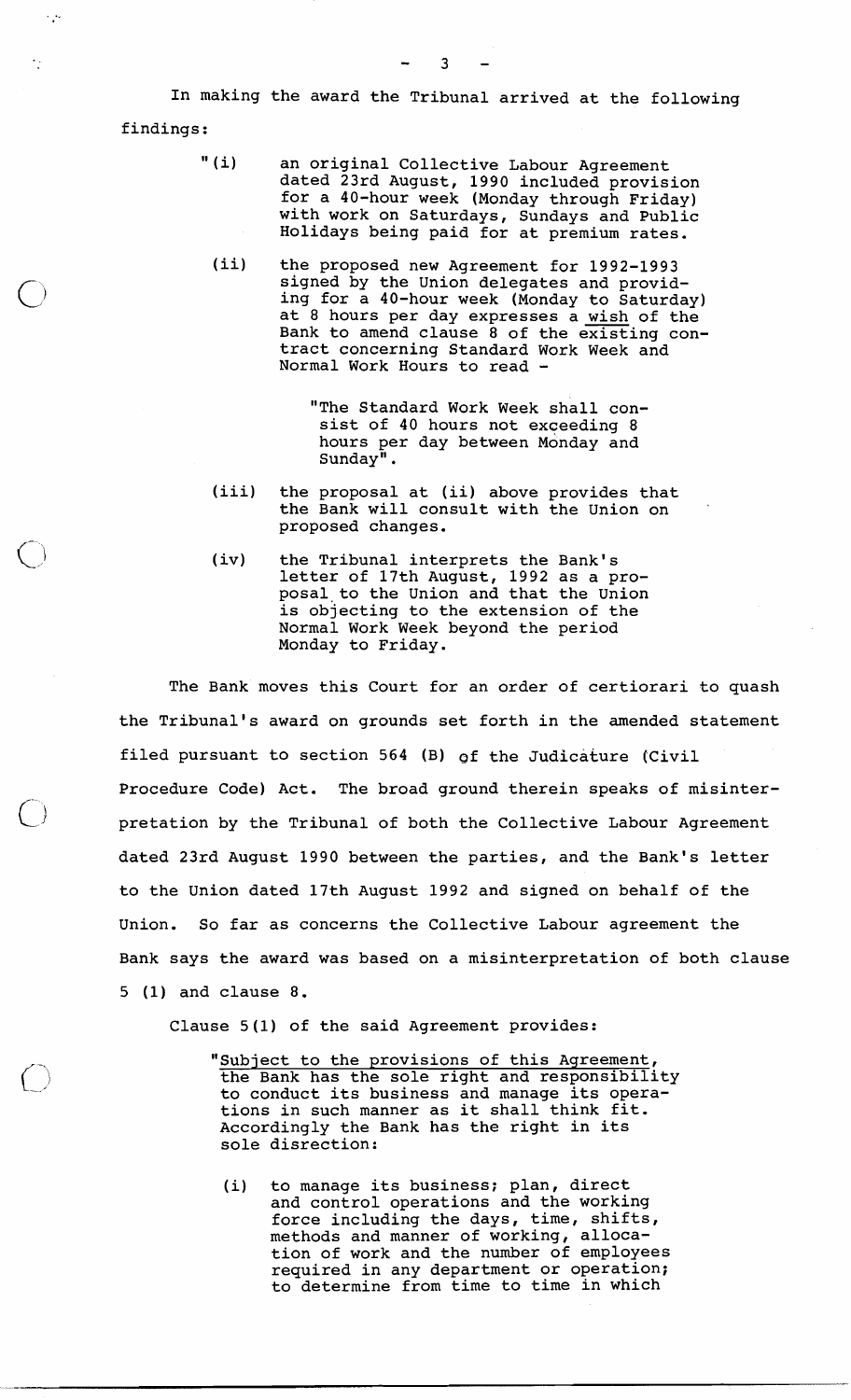rate or cateogry any jobs or Employee falls, to lay off Employees for lack of work or other reasons".

# (my emphasis)

It is as well to point out at this stage that the right conferred on the Bank by the sub clause to "control ... the days ,,. of working" is not absolute but is made "(s)ubject to the provisions of this Agreement".

Clause 8 of the said Agreement stipulates as follows:

"The standard work week shall be 40 hours per week presently consisting of five days - Monday to Friday. The normal hours of work are:

Mondays to Thursdays  $8.00$  a.m. -  $4.30$  p.m. Fridays 8.00 a.m. - 5.00 p.m.

with one hour break for lunch. The Bank has the right to fix the times for commencement and cessation of work whether daily shifts or part time or partly one and partly another or in any other manner and to vary these from time to time. The Bank will inform the Union of proposed changes".

Observe, too, that both clauses 5 and 8 of the Agreement constitute part of the permanent terms and conditions of employment. Indeed, Part I11 thereof, which includes both clauses, and captioned "CONTINUING PROVISIONS", begins thus:

> "The following clauses of this Agreement numbered 5 to 60 shall form part of the permanent terms and conditions of employment of the Employees and shall remain in force until varied by agreement between the Bank and the representative of the Employees for the time being ...".

In treating of "standard work week" and "normal hours of work" clause 8 makes an important distinction. The clause states what the normal hours of work are and then proceeds to invest the Bank with "the right" to fix or change the times for commencement and cessation of work. And in this regard a duty is imposed on the Bank to inform the Union of proposed changes. On the other hand, the clause confers no right on the Bank to fix, change or vary the standard work week. The clause, in my judgment, stipulates that "(t)he standard work week shall be 40 hours per week presently consisting of five days - Monday to Friday". So, the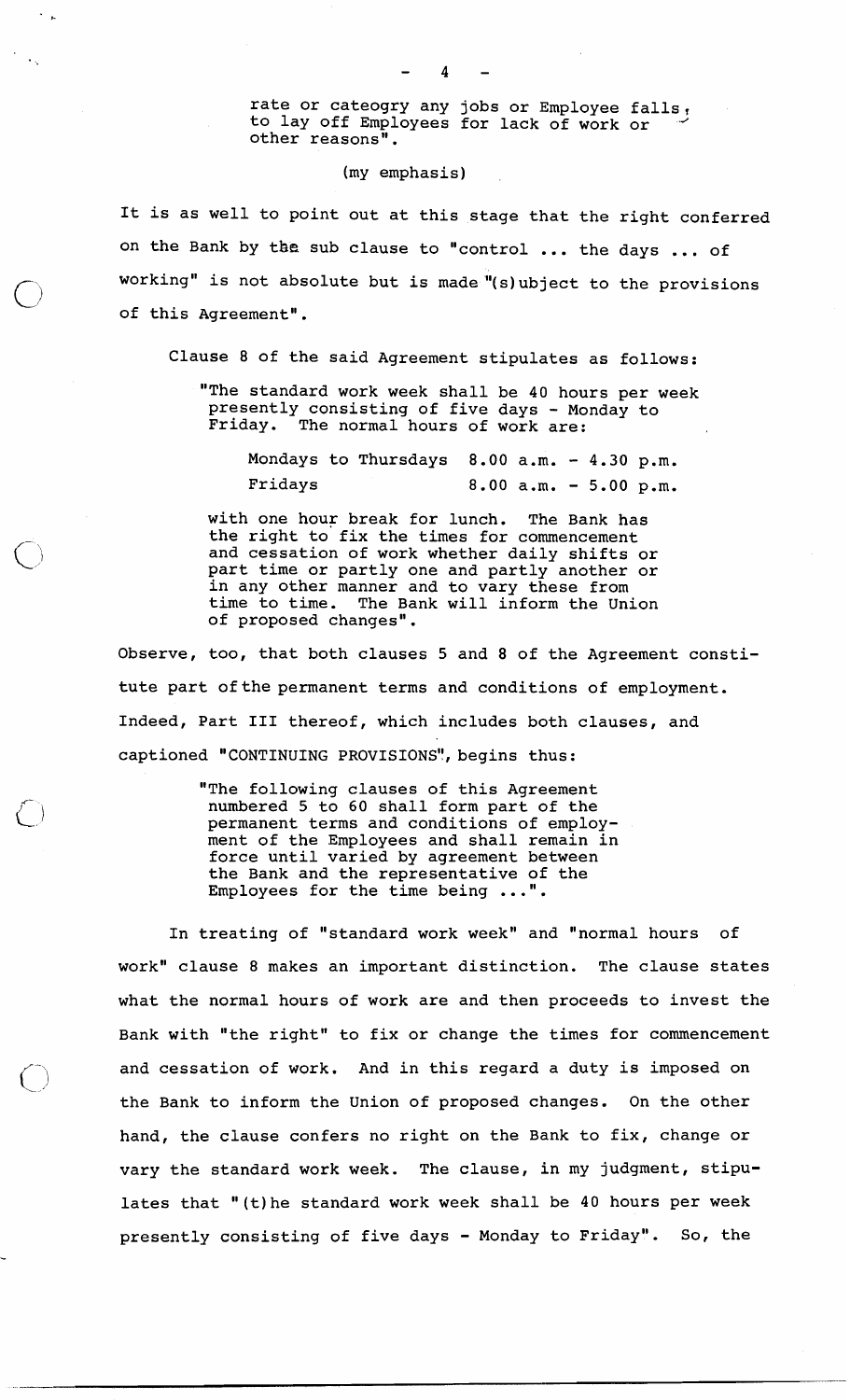Bank's right to control the days of working is subject to that stipulation. Same "shall remain in force until varied by agree- ,merit between the Bank and the representative of the Employees ...": see Part III - CONTINUING PROVISIONS at page 3 of the Agreement. And whilst I agree with Mr. Goffe that the use of the word, "presently" in clause 8 shows that both sides contemplate the possibility of future changes to the work week, it is plain that such changes can only be effectually made by agreement between the parties.

It follows, therefore, that Mr. Goffe's submission that on a proper interpretation of the relevant provisions of the agreement dated 23rd August 1990 the Bank had the right to change the standard work week without the agreement of the Union is, in the result untenable. There was, therefore, no error in law on the part of the Tribunal in interpreting the said Agreement.

Mr. Goffe submitted in the alternative that if the agreement of the Union was required as a matter of law to effect changes in the standard work week, such an agreement had been made. For this submission he relied heavily on the minutes of a meeting held at the local level on 5th June, 1992 and attended by officers of the Human Resource Development Department of the Bank on the one hand and two Union delegates (employees of the Bank) on the other hand. The minutes of the meeting were admitted in evidence before this Court and also earlier before the Tribunal. Captioned, "DISCUSSIONS ON UNION CLAIM", the minutes read as follows:

| "Present were: Dianne Goban | Marie Dann<br>Winston McKenzie<br>Tenneth Fuller |  | - HRD Manager<br>- Chief Union Delegate<br>- Union Delegate<br>- Personnel Manager<br>Bevette Alvaranga - Personnel Assistant |
|-----------------------------|--------------------------------------------------|--|-------------------------------------------------------------------------------------------------------------------------------|
|-----------------------------|--------------------------------------------------|--|-------------------------------------------------------------------------------------------------------------------------------|

Miss Goban opened the discussion by stating that it was agreed between herself and the Union that negotiations for 1993 salaries would be done now instead of December 1992.

Unions Proposal

| Non-clerical               | 111      | 25% |
|----------------------------|----------|-----|
| Clerical                   | 1v       | 35% |
| Secretarial                | 1 V      | 30% |
| Supervisory                | $1 - 1V$ | 408 |
| Administrative             |          | 40% |
| М4<br>M 1<br>$\sim$ $\sim$ |          | 40% |
|                            |          |     |

5

 $\omega_{\rm{eff}}=0.5$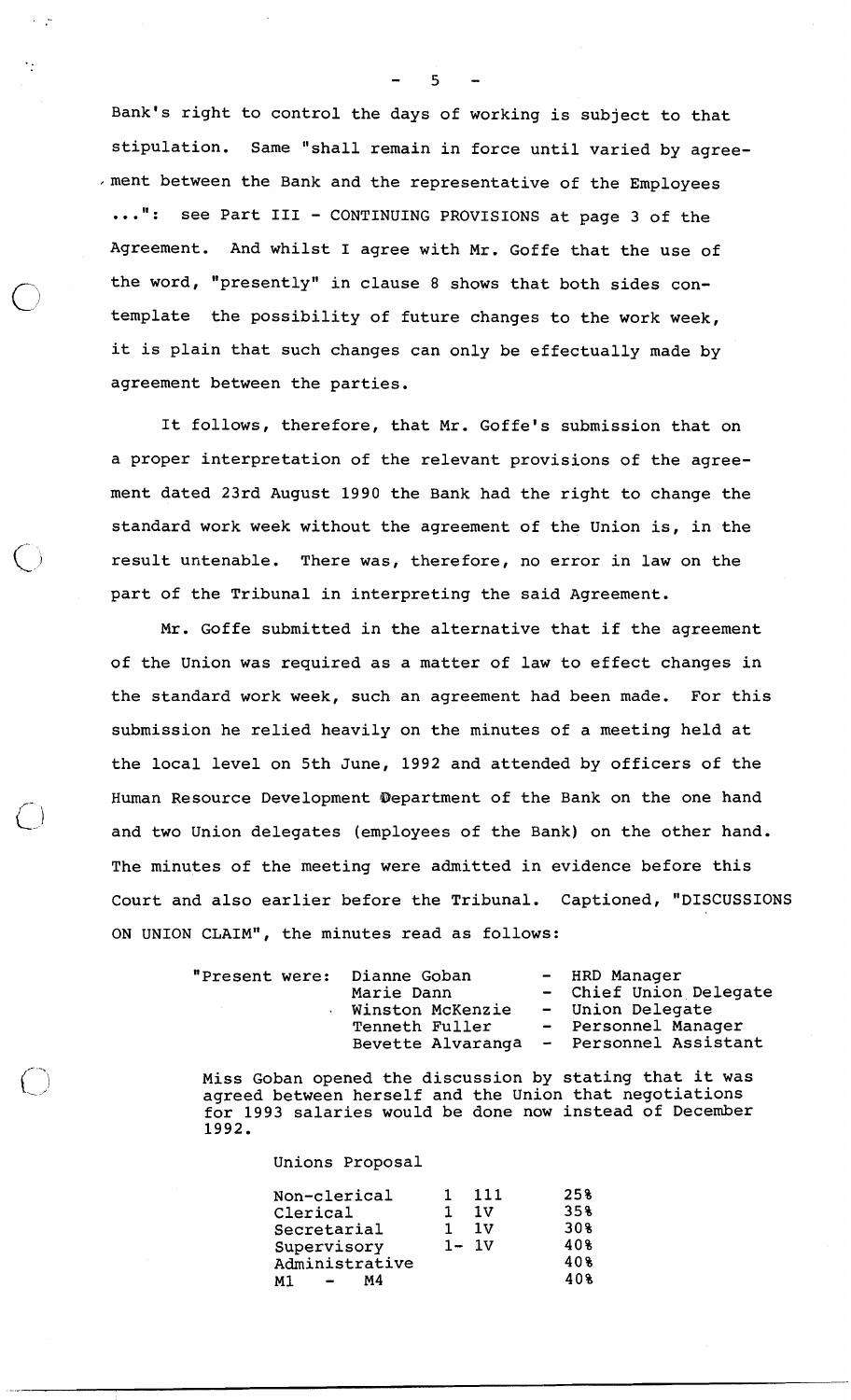Bank's Proposal

| $1 - 111$  | 25% |
|------------|-----|
| $1 - 11$   | 25% |
| $111-1V$   | 30% |
| $1 - 11$   | 30% |
| $111 - 1V$ | 40% |
|            | 40% |
|            |     |
|            | 408 |
|            |     |

MissDann said that the union would be willing to accept the Bank's proposal if M3 and M4 were adjusted to 45%. Miss Goban said that she would make the change but would have to get back to them on the final decision after she had discussions with the Chairman.

# Normal work hours

Miss Goban had concerns about the way in which the standard work week and normal work hours were worded in the contract. She felt that it was not in keeping with the Saturday opening of the Branches and that the work week should be 40 hours per week, which could fall on any day of the week.

Miss Dann did not agree as she felt that this would mean that staff members would be asked to work six days per week (although not necessarily 8 hours per day). She felt that if a worker was asked to work on Saturday that worker should be able to get another day off during the week.

Miss Dann further pointed out that Saturday work has been in for some time now and she felt that the Bank needed to make some firm decisions in regard to Saturday work and its effect on workers.

Miss Goban replied that this was what she was trying to address but Saturday would have to be brought into the regular working week.

Miss Dann agreed but said that she would want to see the Bank committing itself to a proper shift system. which would not have poeple working six days per week. She would prefer the contract to be worded five days per week from Monday to Saturday.

Miss Goban pointed out that she was not against a five day work week as long as people know that Saturday was a normal work day. Under such a system not everybody would be required to work every Saturday. She went on to say that she would ask that a costing be done on the shift system.

Mr. McKenzie pointed out that part-time people could be employed to fill the slots for the shift system. He went on to say that these people would get only basic salary and no benefits and would be paid by the hour.

Miss Goban reminded them that this was all good but it would still mean that the wording of the contract would have to be changed to accommodate Saturday work. This was agreed on by all.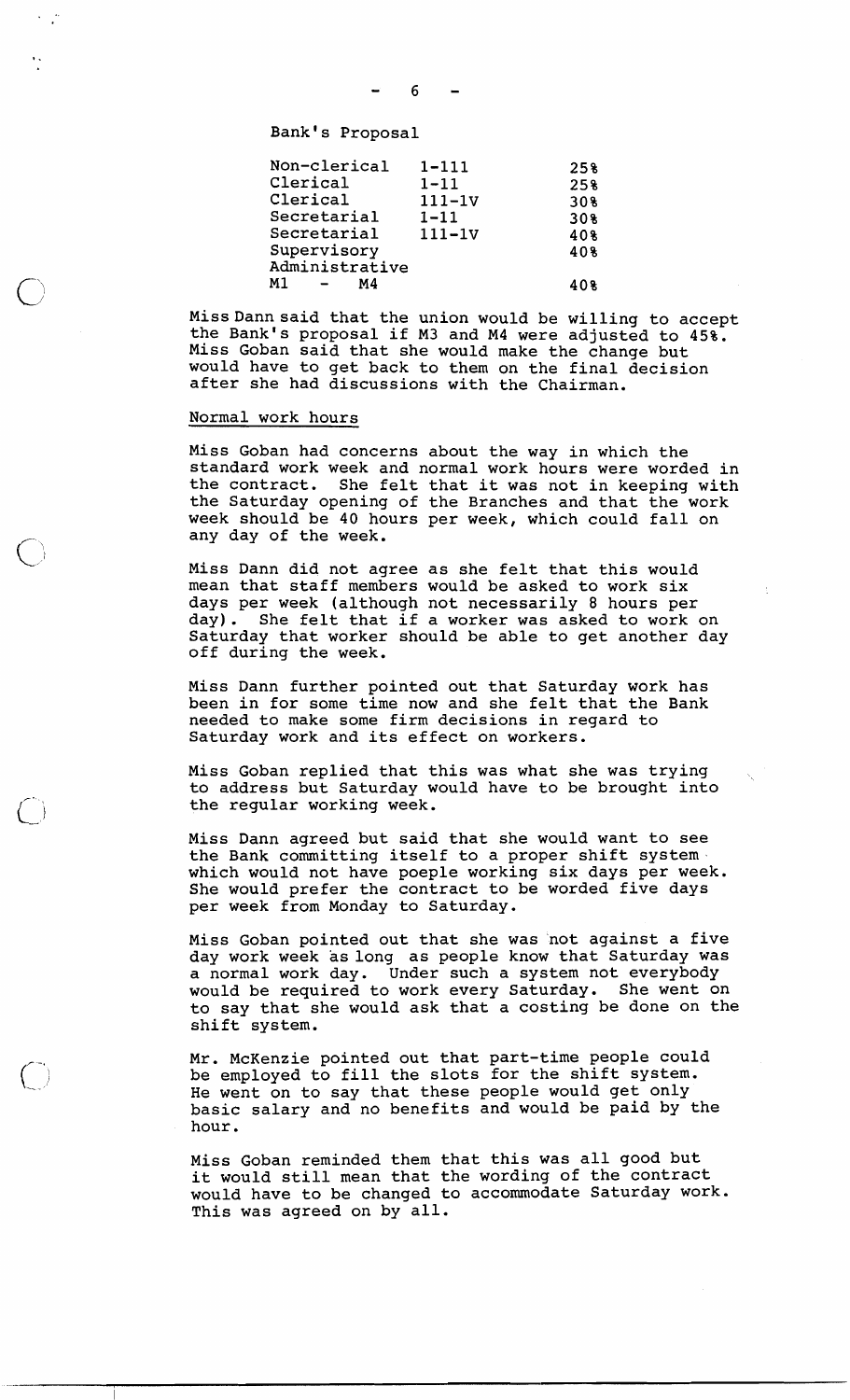#### Pension Fund

 $\cdot$  .

Miss Goban said that this was not being worked on and that she had just received a draft of the Auditor'<br>report. She said that the Bank would be unable to She said that the Bank would be unable to take any steps until certain things were finalized. She assured the Union that the Bank was committed to the restructuring of the Pension Fund and reminded them that this was an issue that affect staff members at all levels.

#### Staff Loans and Mortgages

These would remain as they now are and the only change would be the grade numbers.

Motor car loans would have a ceiling of \$100,000.00".

It is plain that whilst several matters affecting the Bank and the workers were looked at, no final decisions were taken. The matters looked at did not go beyond the tentativeness of discussion by executives of the Bank and Union delegates and so could not, without more, transform into decisions binding the Bank and the Union. Further, no agreement was reached between the Bank and the Union. to change or vary the.standard work week fixed by the Collective Labour 'Agreement of 23rd August, 1990.

So, on the question of the standard work week was the Tribunal in error in interpreting the Bank's letter of 17th August, 1992 as a proposal to the Union? In my judgment that interpretation was correct. The letter is captioned, "RE UNION NEGOTIATIONS 1992-1993" and essentially comprises two parts. The first part begins thus:

> "We wish to refer to our previous letter to you of January 16, 1992 in which we outlined the items of claim which had been agreed to between the Workers Bank and the representatives of the employees, The Bustamante Industrial Trade Union. In our subsequent meetings we have reached agreement on those items of claim which remained outstanding".

The several items of claim presented in the letter are expressed to be the ones agreed upon in relation to specific categories of workers therein set forth. These items of claim have nothing to do with standard work week or normal hours of work. The second part of the letter reads as follows:

> "The Bank wishes to amend clause 8 of the existing contract concerning Standard Work Week and Normal Work Hours to read as follows: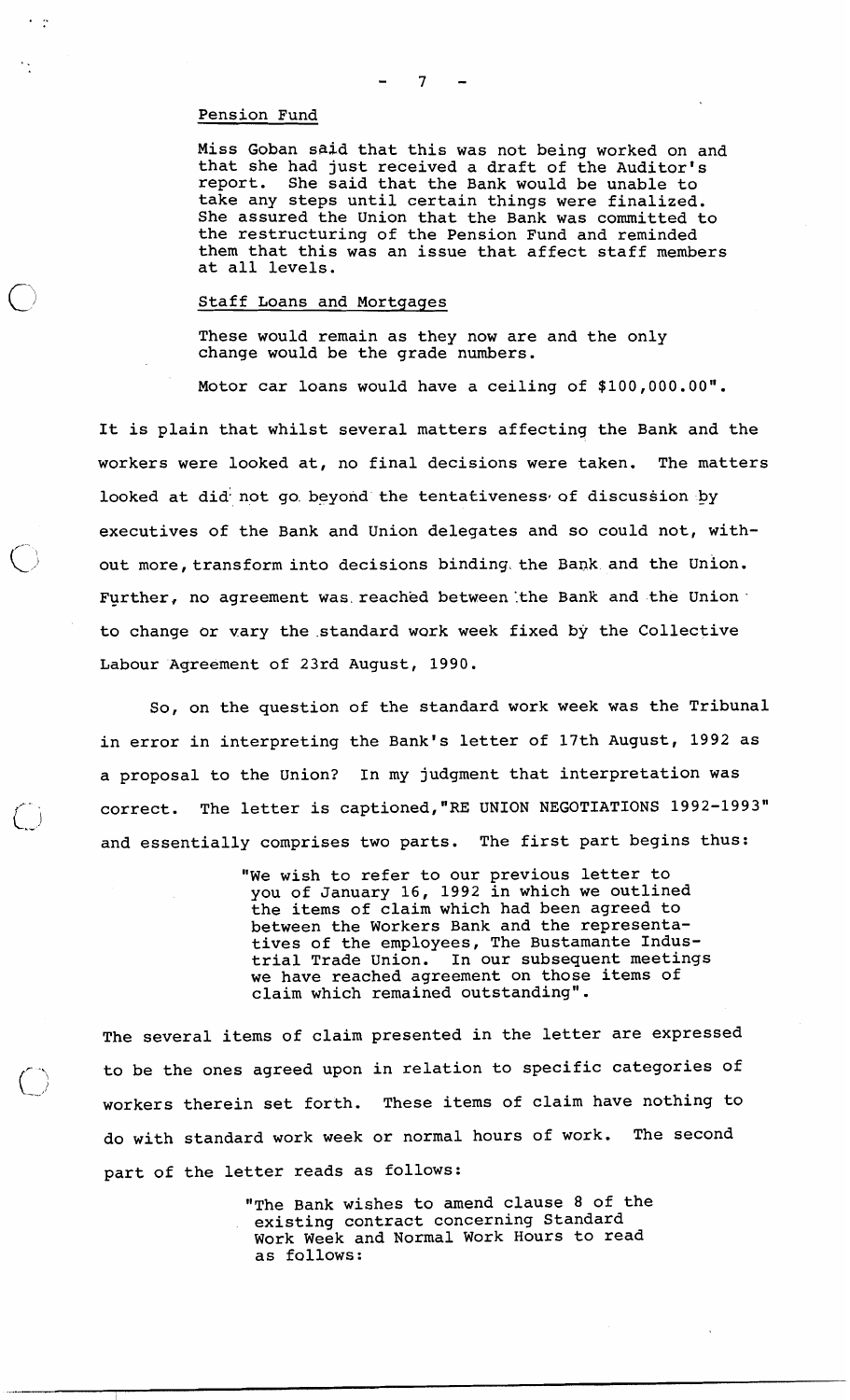The Standard Work Week shall consist of **40** hours not exceeding 8 hours per day between Monday and Sunday.

Work day shall include a one hour break for lunch. The Bank has the right to fix the days on which an employee is required and the time for the commencement and cessation of work, whether daily shifts or part-time, partly one and partly another or in any other manner and to vary these from time to time. The Bank will consult with the Union on proposed changes".

Here the proposed amendment, for that is what it was, would confer on the Bank the right, which it would not have under the said Collective Labour Agreement, to fix the days on which an employee would be required to work within a work week covering the period Monday to Sunday. The Bank had, as I have found, no authority to change the standard work week, or introduce a new one, without the agreement of the Union.

The second part of the letter beginning "The Bank wishes to amend clause 8 of the existing contract" was no more than a proposal which starkly contrasted with the first part. The first part addressed the items of  $d$ laim, and only the items of claim, which had been agreed upon between the parties. For the second part of the letter to have been effectual the consent or agreement of the Union would have had to be given expressly and unambiguously. This clearly was not the case. It is plain that the Bank's letter was signed by the Union in the context of what the second paragraph of the letter encapsulated as having been agreed by the parties. That paragraph reads:

> "We now wish to present for your final agreement, all the items of claim discussed and agreed on so that we may enter into a Collective Labour Agreement for the period **01/01/92** to **31/12/93".**

The second part of the letter constituted, therefore, no more than an addendum which expressed the Bank's wish to amend, in the manner therein stated, clause 8 of the Agreement of 23rd August, **1990.**  So, far the reasons given, I find no merit in the Bank's contehtion that:

 $\setminus$ 

 $\mathbf{a}$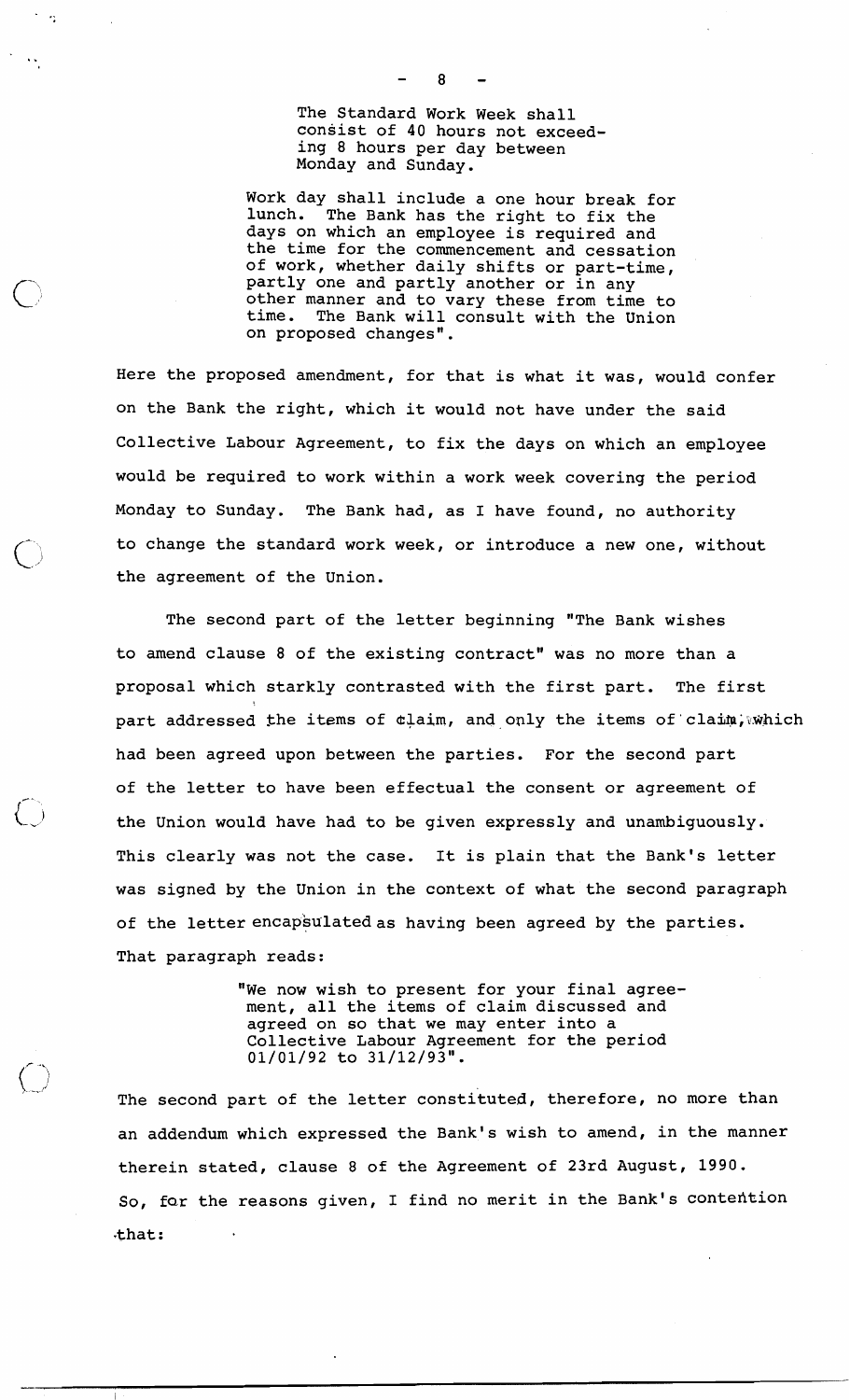- **(b)** "[tithe signing by the Union of the said letter had in law the effect that the Union agreed clause 8 should be amended as shown to accord with the new standard work week which the Bank had already decided to introduce; and
	- (b) [a1 lternatively the signing had the effect in law that the Union agreed that the standard work week should be changed in the manner set out."

The Bank impugns not only the first part of the award but also the second part. As for the second part the Bank says that the Tribunal erred in making the following award:

> "The Tribunal further awards that any work done on Saturdays, Sundays and Public Holidays be paid for at premiun rates"

in that the jurisdiction to make the same was not conferred upon the Tribunal by its terms of reference. Mr. Goffe submitted that by the first part of the award the Tribunal pronounced on the dispute referred to it and that when it did that it exhausted its jurisdiction in relation to that dispute. Mr. Fraser submitted, on the other hand, that the second as well as the first segment of the award was consistent with the reference to settle and determine the dispute over the claim by the Union for a 40-hour week covering the period Monday to Friday.

The resolution of the dispute in terms of the reference, called for ineluctably, in my judgment, a determination as to the course of days that the standard work week constitutes as well as a pronouncement as to the rate of remuneration to be paid for work done on days dehors the standard 40-hour work week. The Tribunal having awarded that the standard work week consists of 40 hours covering the period Monday to Friday,I hold that it was within its jurisdictional competence to pronounce as **it** did that any work done on Saturdays, Sundays and Public Holidays be paid for at premium rates. That is a concise way of saying that any work done on Saturdays, Sundays and Public Holidays by the relevant categories of workers beyond the normal work week Monday to Friday at a total of 40 hours per week and 8 hours per day shall be paid for at premium rates. The pronouncement is

 $\mathbf{Q}$ 

 $\sim$   $\omega$